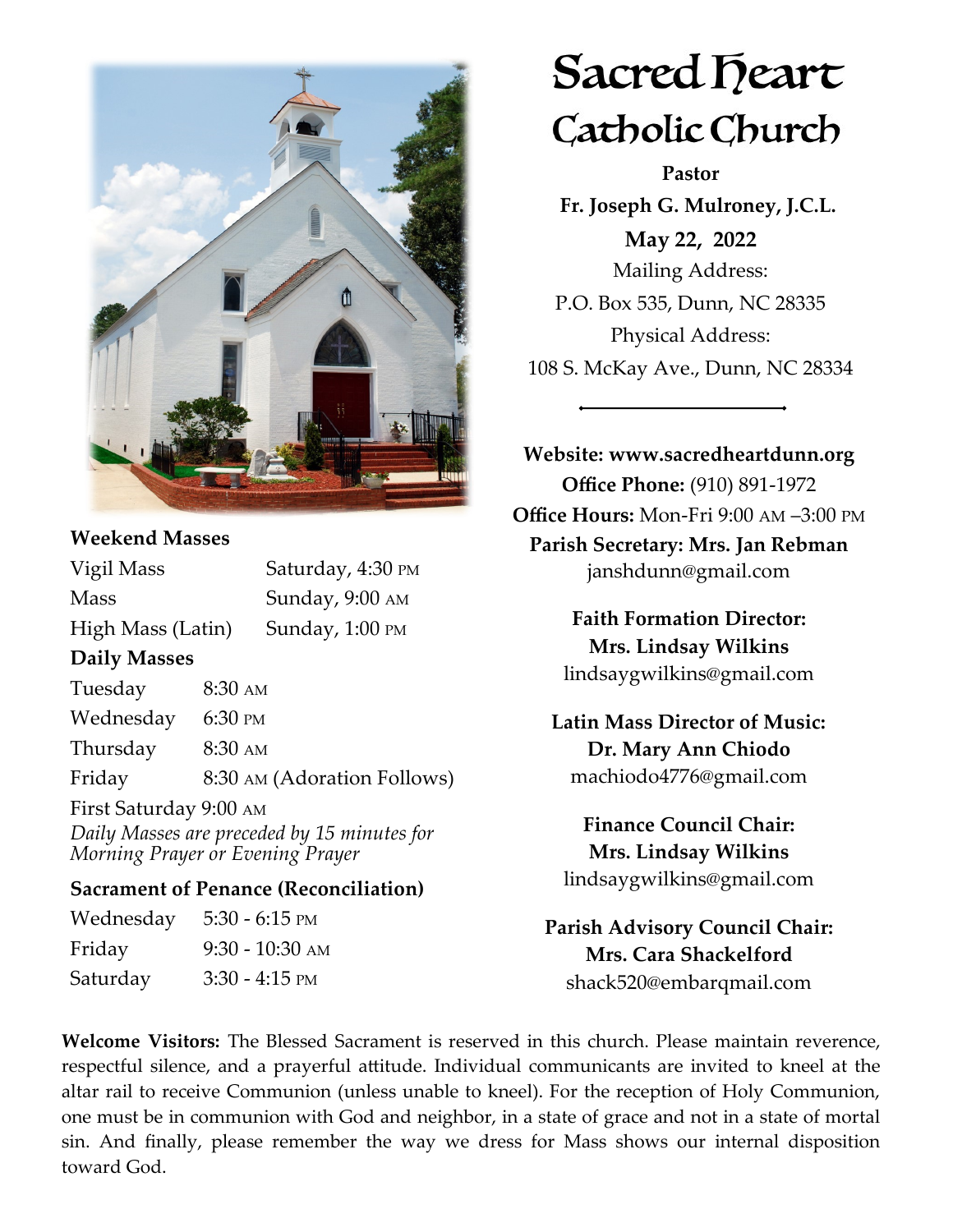# **Mass Intentions**

| Saturday, May 21<br><b>4:30 PM Mass</b>  | +Edward Fleming<br>(The Fleming Family)                     |  |  |
|------------------------------------------|-------------------------------------------------------------|--|--|
| Sunday, May 22<br>9:00 AM Mass           | +George McAllister<br>(The Convery Family)                  |  |  |
| 1:00 PM Mass                             | <b>People of Sacred Heart</b>                               |  |  |
| Tuesday, May 24<br>8:30 AM Mass          | +Brendan Johnson<br>(Willie Johnson)                        |  |  |
| <b>Wednesday, May 25</b><br>6:30 PM Mass | +Nolton & Glenda Krings<br>(The Rettig Family)              |  |  |
| Thursday, May 26                         |                                                             |  |  |
| 8:30 AM Mass                             | +Mr. & Mrs. Max D. Bruckner, Sr.<br>(Don & Louise Bruckner) |  |  |
| 6:30 PM Mass                             | +David Guin<br>(The Wilkins Family)                         |  |  |
| Friday, May 27<br>8:30 AM Mass           | <b>Simon Wilkins</b><br>(The Wilkins Family)                |  |  |
| Saturday, May 28<br>4:30 PM Mass         | +Sharon Hoffman<br>(Jim Hoffman)                            |  |  |
| Sunday, May 29<br>$9:00$ AM Mass         | <b>People of Sacred Heart</b>                               |  |  |
| 1:00 PM Mass                             | <b>Private Intention</b><br>(Thomas Goodrich)               |  |  |
| <b>Altar Flowers</b>                     |                                                             |  |  |
|                                          | The altar flowers this weekend are                          |  |  |
|                                          | In honor of                                                 |  |  |
|                                          | Jonathan Nordan                                             |  |  |
| Donated by                               |                                                             |  |  |
| <b>The Nordan Family</b>                 |                                                             |  |  |

# **Special Offerings**

Call Jan Rebman at (910) 891-1972 to arrange for a Mass Intention, Candle Lighting, or Altar Flowers.

#### **Suggested Donation:**

| <b>Mass Intention</b> |  |  |
|-----------------------|--|--|
| Sacred Heart Candle   |  |  |
| Sanctuary Candle      |  |  |
| Altar Flowers         |  |  |
|                       |  |  |

**Mass Intention \$10.00 Sacred Heart Candle \$20.00 Sanctuary Candle \$40.00 Altar Flowers \$45.00**

# **Parish Stewardship**

#### **Church Support**

**Donate by Mail:** P.O. Box 535, Dunn, NC 28335 Make checks payable to Sacred Heart Church **Donate Online: Visit our website at www.sacredheartdunn.org**

#### **Offertory received for last weekend**

#### **4:30 PM**

| <b>First Collection</b> | \$646.00   |  |
|-------------------------|------------|--|
| 9:00 AM                 |            |  |
| First Collection        | \$1,597.00 |  |
| $1:00$ PM               |            |  |
| First Collection        | \$1,077.00 |  |
| <b>Totals</b>           |            |  |
| First Collection        | \$3,320.00 |  |
| Donations               | \$2,156.87 |  |

# **Parish News**

**In the Diocese of Raleigh, the Feast of the Ascension of the Lord has been transferred to Sunday, May 29th. However, Fr. Mulroney will offer the Feast of the Ascension on Thursday, May 26th at 6:30 PM in the Traditional Form. This is not a Holy Day of Obligation.**

**Next weekend, May 29th, we will have a second collection for Catholic Communication Campaign.** The essential mission of the CCC is to contribute to the process of evangelization by fostering activities in relation to television, radio and other media, and through special projects of the Catholic press. An annual collection is taken up in the dioceses, which remit 50% of the funds collected to the National Office. From these funds, grants are made by the USCCB Subcommittee on the Catholic Communication Campaign. The remaining portion of the collection is retained by the dioceses for use in local communication projects.

**The following dates are available for altar flowers:** Aug 6 & 7, Aug 13 & 14 Oct. 22 & 23 and Dec. 10 & 11. The cost is \$45.00 a weekend.

**We have openings for the Sacred Heart Candle** on June 12th, Aug. 7th, Aug. 21st, Sept. 4th, Sept. 11th, Sept. 25th, Oct. 16th and Oct. 23rd. This candle burns for 1 week and costs \$20.00



**Congratulations to all of our High School and College Grads! May your Faith remain steadfast as you continue to fulfill God's plans for you!**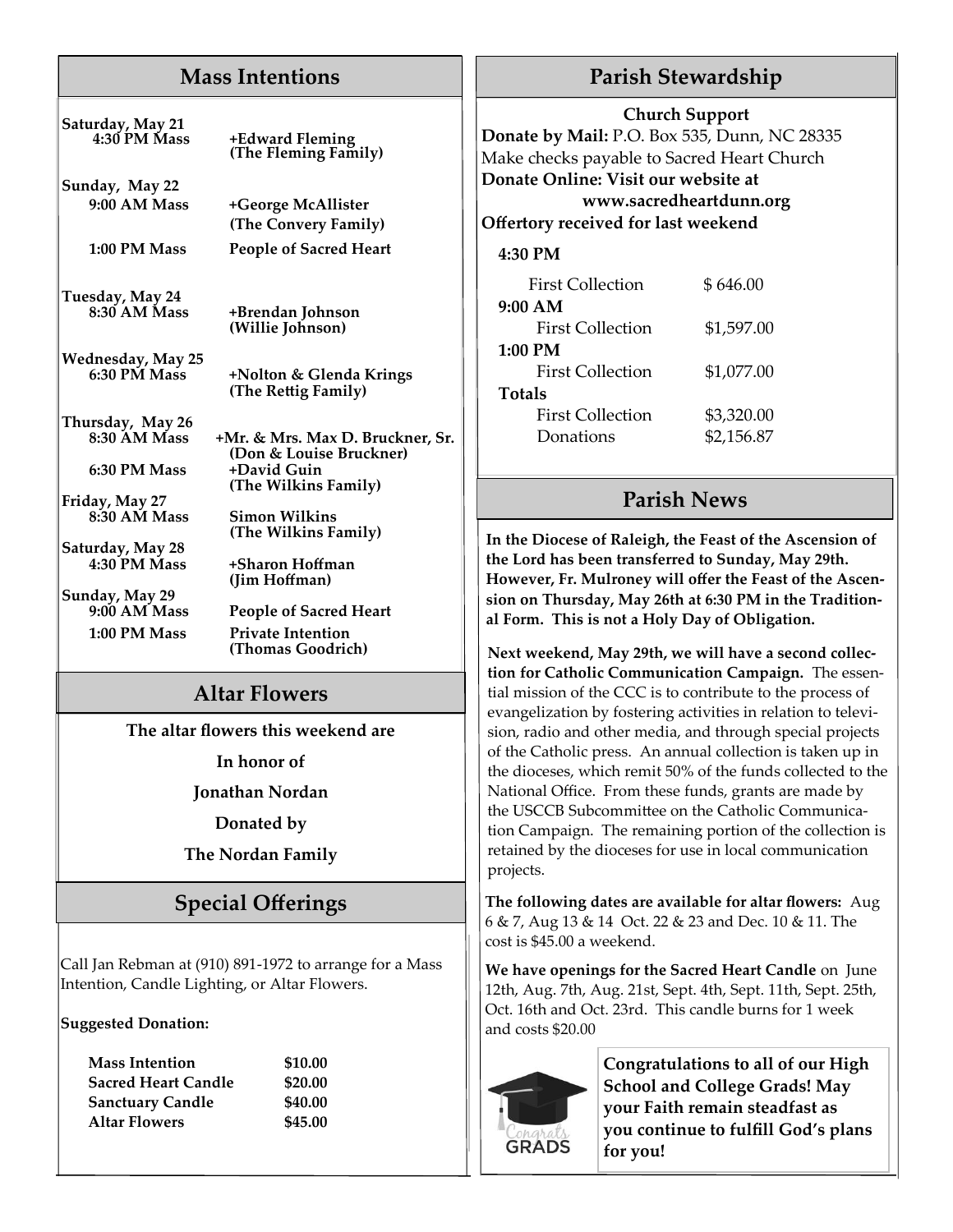# **Sacraments**

#### **SACRAMENT OF BAPTISM**

Infant Baptism: Congratulations on the birth of your child! Please contact Fr. Mulroney if you would like your baby baptized. It is strongly advised that infants be baptized within one month of birth.

**Adult Baptism/Reception into the Church**: Those adults who would like to become Catholic should contact Fr. Mulroney, whether they are previously baptized or not. We pray that you join the One, Holy, Catholic and Apostolic Church!

#### **FAITH FORMATION (CATECHESIS) FOR THE SACRAMENT OF HOLY COMMUNION**

Classes to prepare children for the Sacraments of Penance and First Holy Communion meet on Sundays (September-May), from 3:30 PM - 4:15 PM.. For more information and registration, please contact Lindsay Wilkins at lindsaygwilkins@gmail.com

#### **SACRAMENT OF CONFIRMATION**

Sursum Corda ("Lift up your hearts") is our parish youth group for teenagers. It meets on Friday evenings from 6:30-9:00 (during the school year) and serves as a catechetical opportunity for those age 13 through senior year in high school who are preparing to receive the Sacrament of Confirmation (a two-year program). Those who have already been confirmed are also welcome to attend. There is lots of fun, faith, and food. For more information and registration, please contact Jen Convery at [jenniferconvery83@gmail.com.](mailto:jenniferconvery83@gmail.com)

**All adult Catholics should be confirmed.** If you are an adult and have not been confirmed, please call Fr. Mulroney at 910-891-1972.

#### **SACRAMENT OF MATRIMONY**

Fr. Mulroney provides spiritual preparation for the reception of the Sacrament of Matrimony. Preceding the marriage, the Diocese of Raleigh mandates a six-month period of preparation. Please contact Fr. Mulroney to ask about receiving this Sacrament.

#### **SACRAMENT OF THE ANOINTING OF THE SICK (LAST RITES)**

Please contact the parish office to advise of an illness or hospitalization. The Sacrament of the Anointing is offered when a Catholic is: in an emergency health situation; in danger of death; scheduled for surgery; or suffers chronically in any way. Please notify Fr. Mulroney to arrange for the reception of this Sacrament.

# **Mass Readings Week of May 22nd**

Sunday: Acts 15:1-2, 22-29/Ps 67:2-3, 5, 6, 8 [4]/ Rv 21:10-14, 22-23/Jn 14:23-29 Monday: Acts 16:11-15/Ps 149:1b-2, 3-4, 5-6a and 9b/ Jn 15:26—16:4a Tuesday: Acts 16:22-34/Ps 138:1-2ab, 2cde-3, 7c-8/ Jn 16:5-11 Wednesday: Acts 17:15, 22—18:1/Ps 148:1-2, 11-12, 13, 14/ Jn 16:12-15 Thursday: Acts 18:1-8/Ps 98:1, 2-3ab, 3cd-4/ Jn 16:16-20 Ascension: Acts 1:1-11/Ps 47:2-3, 6-7, 8-9 [6]/Eph 1:17-23 or Heb 9:24-28; 10:19-23/Lk 24:46-53 Friday: Acts 18:9-18/ /Ps 47:2-3, 4-5, 6-7/Jn 16:20-23 Saturday: Acts 18:23-28/ Ps 47:2-3, 8-9, 10/ Jn 16:23b-28

# **Please Remember in Prayer...**

We pray for members of our parish who are sick:

#### **George Convery, Eileen Rettig, George Glover, Larry Johnson, Jacque Luke, Travis Ballard**

And for the people serving in the Armed Forces:

#### **Pfc Ian Qualls—US Army LCpl Kenzie Qualls—USMC**

*Thank you for continuing to notify the office to keep our prayer list up to date.*

# **Candles**

**The Sanctuary Candle will burn for the next 14 days in Memory of Roland & JoAn Klisiewecz**

**The Sacred Heart Candle will burn for the next 7 days In Honor of Travis Ballard**

# **Prayer Chain**

If you or someone you know is in need of prayer, please call our Parish Secretary, Jan Rebman, and request to be included in the parish Prayer Chain.